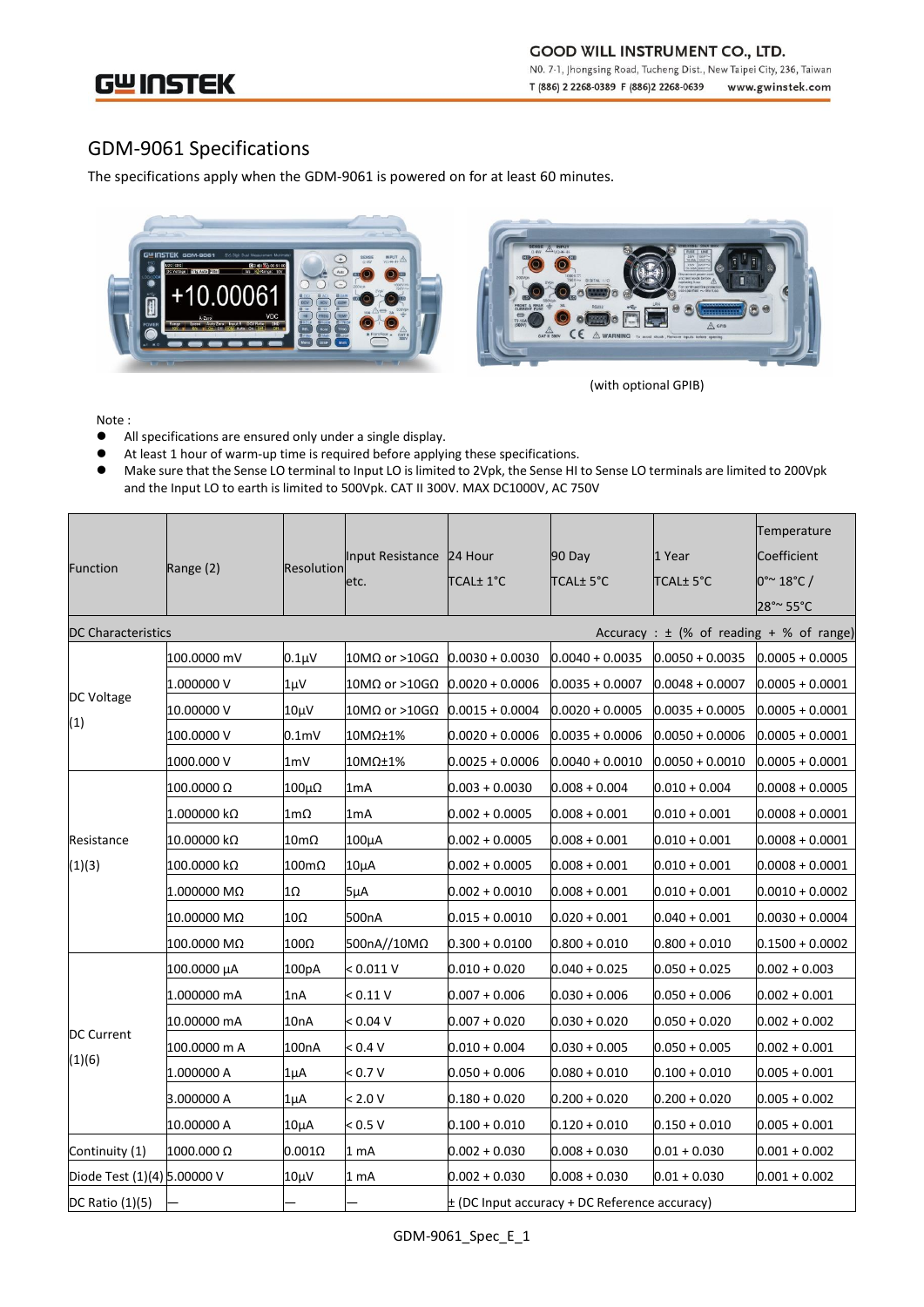



NO. 7-1, Jhongsing Road, Tucheng Dist., New Taipei City, 236, Taiwan T (886) 2 2268-0389 F (886)2 2268-0639 www.gwinstek.com

| <b>AC Characteristics</b><br>Accuracy : $\pm$ (% of reading + % of range)      |                            |                |                |               |               |               |                 |  |
|--------------------------------------------------------------------------------|----------------------------|----------------|----------------|---------------|---------------|---------------|-----------------|--|
| True RMS<br><b>AC Voltage</b><br>(7)(8)(9)(10)                                 | 100.0000 mV                |                | 3Hz - 5Hz      | $1.00 + 0.03$ | $1.00 + 0.04$ | $1.00 + 0.04$ | $0.100 + 0.004$ |  |
|                                                                                |                            |                | 5Hz - 10Hz     | $0.35 + 0.03$ | $0.35 + 0.04$ | $0.35 + 0.04$ | $0.035 + 0.004$ |  |
|                                                                                |                            |                | 10Hz - 20kHz   | $0.04 + 0.03$ | $0.05 + 0.04$ | $0.06 + 0.04$ | $0.005 + 0.003$ |  |
|                                                                                |                            | $0.1 \mu V$    | 20kHz - 50kHz  | $0.10 + 0.05$ | $0.11 + 0.05$ | $0.12 + 0.05$ | $0.011 + 0.005$ |  |
|                                                                                |                            |                | 50kHz - 100kHz | $0.55 + 0.08$ | $0.60 + 0.08$ | $0.60 + 0.08$ | $0.060 + 0.008$ |  |
|                                                                                |                            |                | 100kHz -300kHz | $4.00 + 0.50$ | 4.00 + 0.50   | 4.00 + 0.50   | $0.200 + 0.020$ |  |
|                                                                                | 1.000000 V to<br>750.000 V |                | 3Hz - 5Hz      | $1.00 + 0.02$ | $1.00 + 0.03$ | $1.00 + 0.03$ | $0.100 + 0.004$ |  |
|                                                                                |                            |                | 5Hz - 10Hz     | $0.35 + 0.02$ | $0.35 + 0.03$ | $0.35 + 0.03$ | $0.035 + 0.004$ |  |
|                                                                                |                            | $1 \mu V \sim$ | 10Hz - 20kHz   | $0.04 + 0.02$ | $0.05 + 0.03$ | $0.06 + 0.03$ | $0.005 + 0.003$ |  |
|                                                                                |                            | 1mV            | 20kHz - 50kHz  | $0.10 + 0.04$ | $0.11 + 0.05$ | $0.12 + 0.05$ | $0.011 + 0.005$ |  |
|                                                                                |                            |                | 50kHz - 100kHz | $0.55 + 0.08$ | $0.60 + 0.08$ | $0.60 + 0.08$ | $0.060 + 0.008$ |  |
|                                                                                |                            |                | 100kHz -300kHz | $4.00 + 0.50$ | $4.00 + 0.50$ | $4.00 + 0.50$ | $0.200 + 0.020$ |  |
| True RMS<br><b>AC Current</b><br>(6)(7)(9)(10)                                 | 100.0000 μΑ<br>10.00000 mA |                | $3Hz - 5Hz$    | $1.00 + 0.04$ | $1.00 + 0.04$ | $1.00 + 0.04$ | $0.100 + 0.006$ |  |
|                                                                                |                            | < 0.011 V      | $5Hz - 10Hz$   | $0.35 + 0.04$ | $0.35 + 0.04$ | 0.35 + 0.04   | $0.035 + 0.006$ |  |
|                                                                                |                            | < 0.04 V       | 10Hz – 5kHz    | $0.10 + 0.04$ | $0.10 + 0.04$ | $0.10\pm0.04$ | $0.015 + 0.006$ |  |
|                                                                                |                            |                | 5kHz – 10kHz   | $0.18 + 0.04$ | $0.18 + 0.04$ | $0.18 + 0.04$ | $0.030 + 0.006$ |  |
|                                                                                | 1.000000 mA<br>100.0000 mA |                | $3Hz - 5Hz$    | $1.00 + 0.04$ | $1.00 + 0.04$ | $1.00 + 0.04$ | $0.100 + 0.006$ |  |
|                                                                                |                            | < 0.11 V       | $5Hz - 10Hz$   | $0.30 + 0.04$ | $0.30 + 0.04$ | $0.30 + 0.04$ | $0.035 + 0.006$ |  |
|                                                                                |                            | < 0.4 V        | 10Hz – 5kHz    | $0.10 + 0.04$ | $0.10 + 0.04$ | $0.10 + 0.04$ | $0.015 + 0.006$ |  |
|                                                                                |                            |                | 5kHz – 10kHz   | $0.15 + 0.04$ | 0.15 + 0.04   | 0.15 + 0.04   | $0.030 + 0.006$ |  |
|                                                                                | 1.000000 A                 |                | $3Hz - 5Hz$    | $1.00 + 0.04$ | $1.00 + 0.04$ | $1.00 + 0.04$ | $0.100 + 0.006$ |  |
|                                                                                |                            |                | $5Hz - 10Hz$   | $0.30 + 0.04$ | $0.30 + 0.04$ | $0.30 + 0.04$ | $0.035 + 0.006$ |  |
|                                                                                |                            | < 0.7 V        | $10Hz - 5kHz$  | $0.10 + 0.04$ | $0.10 + 0.04$ | $0.10 + 0.04$ | $0.015 + 0.006$ |  |
|                                                                                |                            |                | 5kHz – 10kHz   | $0.15 + 0.04$ | $0.15 + 0.04$ | $0.15\pm0.04$ | $0.030 + 0.006$ |  |
|                                                                                | 3.000000 A                 | < 0.2 V        | $3Hz - 5Hz$    | $1.00 + 0.04$ | $1.00 + 0.04$ | $1.00 + 0.04$ | $0.100 + 0.006$ |  |
|                                                                                |                            |                | 5Hz – 10Hz     | 0.35 + 0.04   | $0.35 + 0.04$ | 0.35 + 0.04   | $0.035 + 0.006$ |  |
|                                                                                |                            |                | 10Hz - 5kHz    | $0.23 + 0.04$ | $0.23 + 0.04$ | $0.23 + 0.04$ | $0.015 + 0.006$ |  |
|                                                                                |                            |                | 5kHz - 10kHz   | $0.23 + 0.04$ | $0.23 + 0.04$ | $0.23 + 0.04$ | $0.030 + 0.006$ |  |
|                                                                                | 10.00000 A                 |                | $3Hz - 5Hz$    | $1.10 + 0.04$ | $1.10 + 0.04$ | $1.10 + 0.04$ | $0.100 + 0.006$ |  |
|                                                                                |                            |                | 5Hz - 10Hz     | $0.35 + 0.04$ | $0.35 + 0.04$ | $0.35 + 0.04$ | $0.035 + 0.006$ |  |
|                                                                                |                            | < 0.5 V        | 10Hz – 5kHz    | $0.15 + 0.04$ | $0.15 + 0.04$ | $0.15 + 0.04$ | $0.015 + 0.006$ |  |
|                                                                                |                            |                | 5kHz - 10kHz   | $0.35 + 0.04$ | $0.35 + 0.04$ | $0.35 + 0.04$ | $0.030 + 0.006$ |  |
| <b>Frequency and Period Characteristics</b><br>Accuracy : $\pm$ (% of reading) |                            |                |                |               |               |               |                 |  |
| Frequency /<br>Period<br>(11)(12)(13)(14)                                      | 100.0000mV to<br>750.000V  |                | 3Hz - 5Hz      | 0.100         | 0.100         | 0.100         | 0.100           |  |
|                                                                                |                            |                | 5Hz - 10Hz     | 0.050         | 0.050         | 0.050         | 0.035           |  |
|                                                                                |                            |                | 10Hz - 40Hz    | 0.030         | 0.030         | 0.030         | 0.015           |  |
|                                                                                |                            |                | 40Hz -1MHz     | 0.006         | 0.006         | 0.006         | 0.015           |  |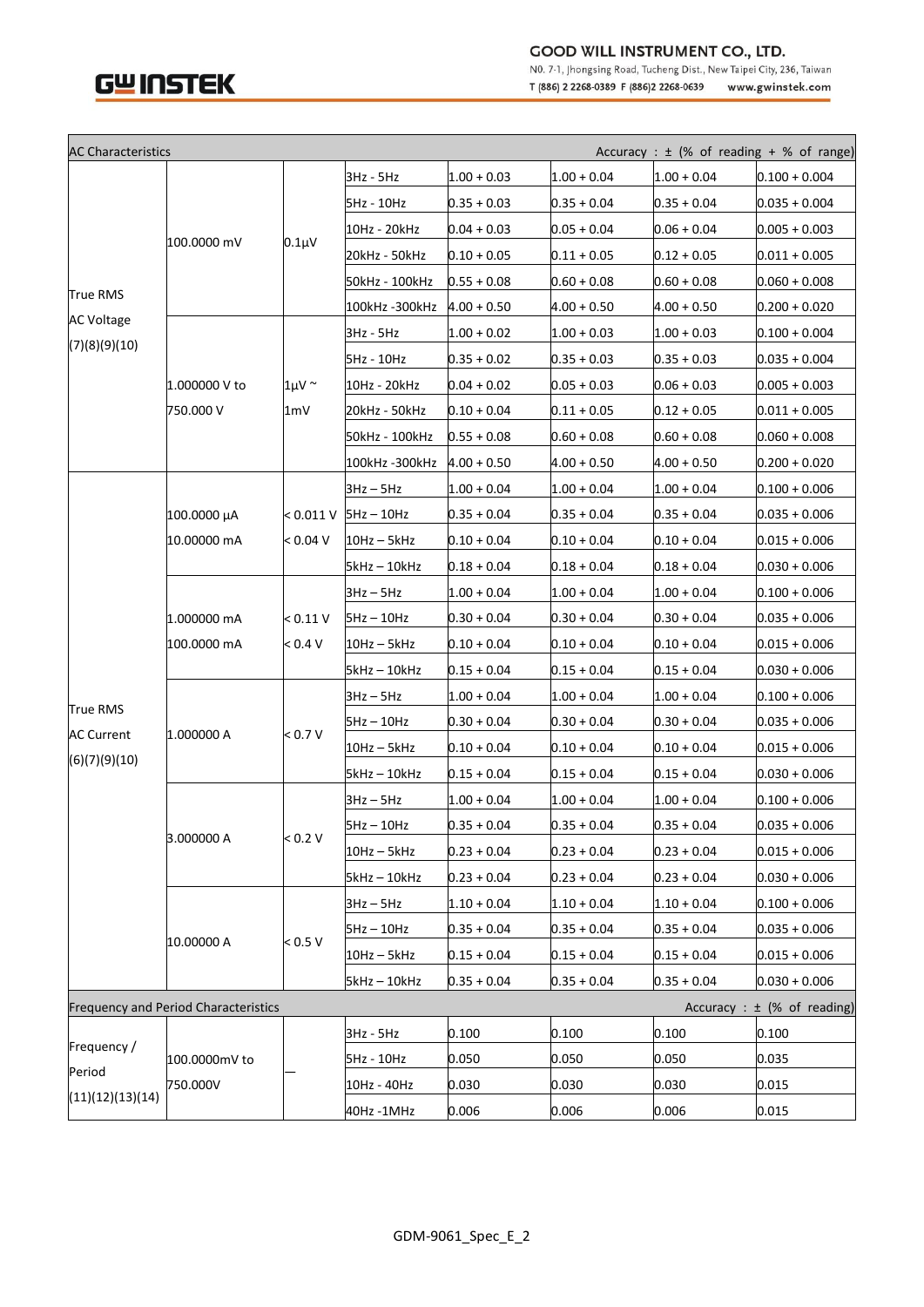# GWINSTEK

Г

### **GOOD WILL INSTRUMENT CO., LTD.**

NO. 7-1, Jhongsing Road, Tucheng Dist., New Taipei City, 236, Taiwan T (886) 2 2268-0389 F (886) 2 2268-0639 www.gwinstek.com

| Temperature Characteristics  |                                                                             |                                                            |                                              |               |               |                                |               |  |  |  |
|------------------------------|-----------------------------------------------------------------------------|------------------------------------------------------------|----------------------------------------------|---------------|---------------|--------------------------------|---------------|--|--|--|
| Temperature<br>(RTD)<br>(15) | -200 °C  ~ -100 °C                                                          | 0.001 °C                                                   |                                              |               |               | 0.09 °C                        | 0.004 °C / °C |  |  |  |
|                              |                                                                             | 0.001 °C                                                   |                                              |               |               | $0.08\text{ }^{\circ}\text{C}$ | 0.005 °C / °C |  |  |  |
|                              | -20 °C ~ 20 °C                                                              | 0.001 °C                                                   |                                              |               |               | 0.06 °C                        | 0.005 °C / °C |  |  |  |
|                              | 20 °C ~ 100 °C                                                              | 0.001 °C                                                   |                                              |               |               | 0.08 °C                        | 0.005 °C / °C |  |  |  |
|                              | 100 °C ~ 300 °C                                                             | 0.001 °C                                                   |                                              |               |               | 0.12 °C                        | 0.007 °C / °C |  |  |  |
|                              | 300 °C ~ 600 °C                                                             | 0.001 °C                                                   |                                              |               |               | 0.22 °C                        | 0.009 °C / °C |  |  |  |
|                              | -200 to +1000 °C                                                            | 0.002 °C                                                   | Ε                                            |               |               | 0.2 °C                         | 0.03 °C / °C  |  |  |  |
|                              | 210 to +1200 °C                                                             | 0.002 °C                                                   |                                              |               |               | 0.2 °C                         | 0.03 °C / °C  |  |  |  |
|                              | 200 to +400 °C                                                              | 0.002 °C                                                   |                                              |               |               | 0.3 °C                         | 0.04 °C / °C  |  |  |  |
| Temperature                  | 200 to +1372 °C                                                             | 0.002 °C                                                   | κ                                            |               |               | 0.3 °C                         | 0.04 °C / °C  |  |  |  |
| (Thermocouples)<br>(15)      | -200 to +1300 °C                                                            | 0.003 °C                                                   | Ν                                            |               |               | 0.4 °C                         | 0.05 °C / °C  |  |  |  |
|                              | -50 to +1768 °C                                                             | 0.01 °C                                                    | R                                            |               |               | 1 °C                           | 0.14 °C / °C  |  |  |  |
|                              | -50 to +1768 °C                                                             | 0.01 °C                                                    |                                              |               |               | 1 °C                           | 0.14 °C / °C  |  |  |  |
|                              | +350 to +1820 °C                                                            | 0.01 °C                                                    | B                                            |               |               | 1 °C                           | 0.14 °C / °C  |  |  |  |
| Temperature                  |                                                                             |                                                            |                                              |               |               |                                |               |  |  |  |
| (Thermistor)                 | –80 ° to 150 °C                                                             | 0.01 °C                                                    |                                              |               |               | 0.01 °C                        | 0.003 °C / °C |  |  |  |
| (15)                         |                                                                             |                                                            |                                              |               |               |                                |               |  |  |  |
|                              | Accuracy : $\pm$ (% of reading + % of range)<br>Capacitance Characteristics |                                                            |                                              |               |               |                                |               |  |  |  |
|                              | 1.000 nF                                                                    |                                                            | $2.00 + 2.00$                                | $2.00 + 2.00$ | $2.00 + 2.00$ | $0.05 + 0.01$                  | $2.00 + 2.00$ |  |  |  |
| Capacitance<br>(16)          | 10.00 nF                                                                    |                                                            | $2.00 + 1.00$                                | $2.00 + 1.00$ | $2.00 + 1.00$ | $0.05 + 0.01$                  | $2.00 + 1.00$ |  |  |  |
|                              | 100.0 nF                                                                    |                                                            | $2.00 + 0.40$                                | $2.00 + 0.40$ | $2.00 + 0.40$ | $0.05 + 0.01$                  | $2.00 + 0.40$ |  |  |  |
|                              | $1.000 \,\mu F$                                                             |                                                            | $2.00 + 0.40$                                | $2.00 + 0.40$ | $2.00 + 0.40$ | $0.05 + 0.01$                  | $2.00 + 0.40$ |  |  |  |
|                              | 10.00 µF                                                                    |                                                            | $2.00 + 0.40$                                | $2.00 + 0.40$ | $2.00 + 0.40$ | $0.05 + 0.01$                  | $2.00 + 0.40$ |  |  |  |
|                              | 100.0 µF                                                                    |                                                            | $2.00 + 0.40$                                | $2.00 + 0.40$ | $2.00 + 0.40$ | $0.05 + 0.01$                  | $2.00 + 0.40$ |  |  |  |
| Display                      |                                                                             | 4.3" color TFT WQVGA (480x272) with LED backlight          |                                              |               |               |                                |               |  |  |  |
| Interface                    |                                                                             | RS-232C, USB host/device, LAN, Digital I/O; GPIB(optional) |                                              |               |               |                                |               |  |  |  |
| Power Source                 |                                                                             | AC 100 V / 120 V / 220 V / 240 V ±10%                      |                                              |               |               |                                |               |  |  |  |
| Power Line Frequency         |                                                                             | 50 Hz / 60 Hz and 400 Hz ±10%                              |                                              |               |               |                                |               |  |  |  |
| Power Consumption            |                                                                             | Max. 25VA                                                  |                                              |               |               |                                |               |  |  |  |
| Dimensions                   |                                                                             | 267(W) x 107(H) x 302(D) mm ~ with bumper                  |                                              |               |               |                                |               |  |  |  |
|                              |                                                                             |                                                            | 220(W) x 88 (H) x 277(D) mm ~ without bumper |               |               |                                |               |  |  |  |
| Weight                       |                                                                             | Approx. 3.53kg without option                              |                                              |               |               |                                |               |  |  |  |